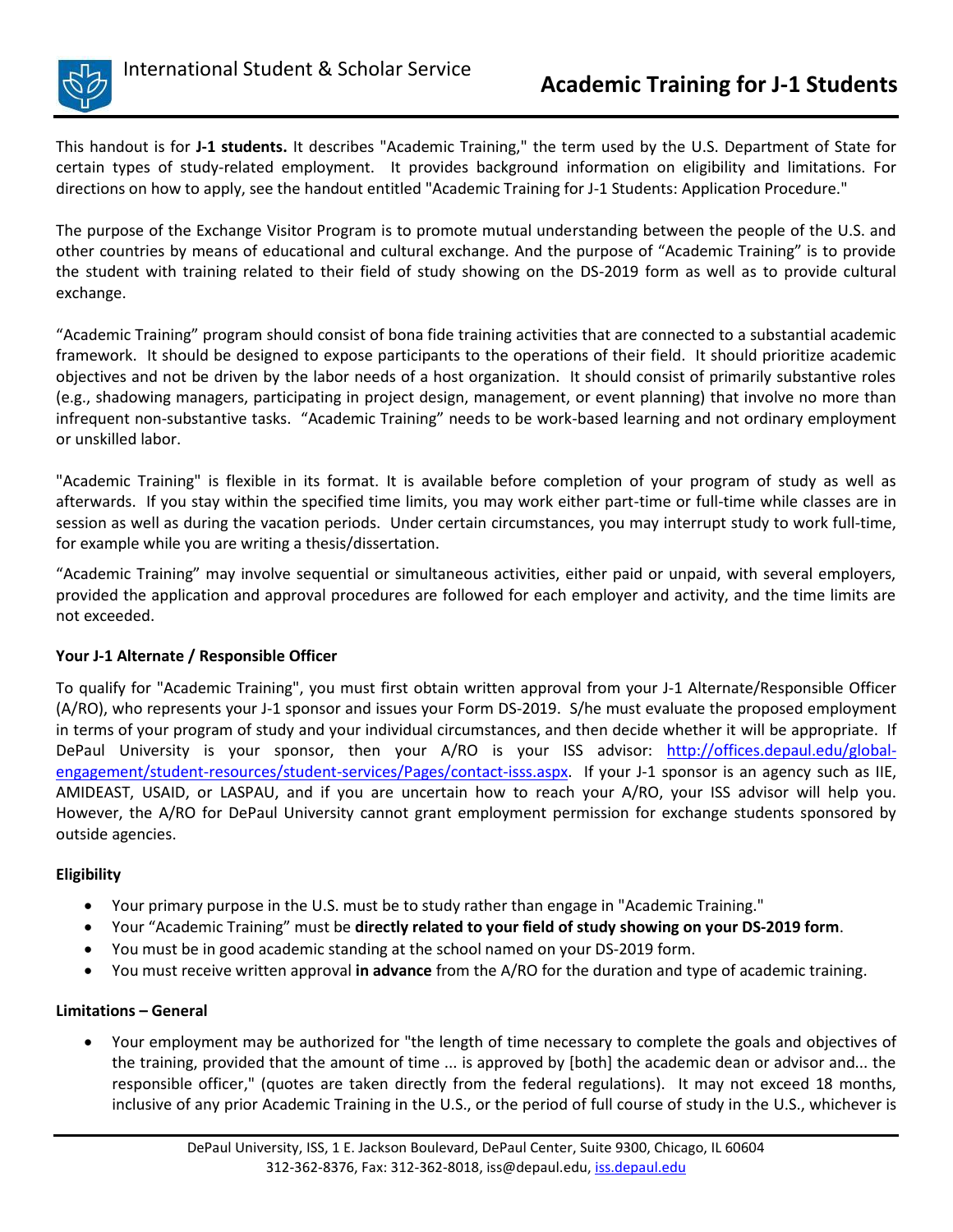less. For example, if you studied at DePaul University in J-1 status for 2.5 months, then you will only be eligible for 2.5 months of "Academic Training" authorization.

- Non-degree students are eligible to participate in academic training, but are also subject to the requirement that time in academic training not exceed the time spent in the program of study, and that the student be primarily in the U.S. to study rather than engage in academic training. Non-degree programs are limited to a total stay of 24 months, inclusive of all study time and any authorized Academic Training.
- Previously approved part-time "Academic Training" employment counts against the total limit the same as fulltime "Academic Training" employment.

# **After Completion of Your Program of Study**

- Your "Academic Training" must start no later than 30 days after completion of your studies, and you must submit a complete "Academic Training" application to your A/RO **at least two weeks before** your DS-2019 program end-date (or your last day of classes). Note, without the job offer, there is no basis on which to extend the DS-2019 for academic training, and your J-1 SEVIS record will deactivate once your DS-2019 program expires.
- Please remember to include DS-2019 program extension paperwork with your post-completion "Academic Training" application, since your A/RO will need to process an extension of stay before authorizing the "Academic Training." Please see "Academic Training" application for details.
- "Academic Training" approved after completion of your program must be reduced by any previously approved periods of "Academic Training." Previously approved part-time "Academic Training" counts against the total available limit the same as full-time "Academic Training."
- Unpaid post-completion "Academic Training" is allowed provided the student has adequate finances to cover any expenses related to his/her prolonged stay in the U.S.
- If you plan to leave the U.S. after you complete your program of study and want to re-enter the country for J-1 "Academic Training," you must obtain employment authorization **before you leave** the country. Consult your A/RO for advice before your departure.

## **Social Security Number**

Your employer will need your Social Security Number to pay you. To apply for a Social Security card: [https://www.ssa.gov/forms/ss-5.pdf,](https://www.ssa.gov/forms/ss-5.pdf) take your passport, I-94 card, Form DS-2019, and your A/RO written work authorization to a Social Security Administration office. Your card may be stamped "Not Valid for Employment." However, you are still eligible to work; it simply means that social security taxes will not be deducted from your paycheck.

## **Form I-9, "Employment Eligibility Verification"**

When you begin to work, you and your employer must complete Form I-9 to document your identity and work authorization. Please review Form I-9 for detailed instructions.

## **Social Security Taxes**

In general, as a J-1 student you will be exempt from Social Security (F.I.C.A.) Taxes for your first five years in the U.S., as long as you continue to declare non-resident status for tax purposes (see Internal Revenue Service Publication 519, "U.S. Tax Guide for Aliens").

## **Federal, State and Local Taxes**

Unless you qualify **under** a tax treaty between the U.S. and your home government, your earnings as a J- I student will be subject to applicable federal, state and local taxes; employers are required by law to withhold those taxes from your paychecks. By April 15 you must **file** a federal income tax return and a "Required Statement" covering the prior calendar year to determine whether you owe more taxes or have a refund coming.